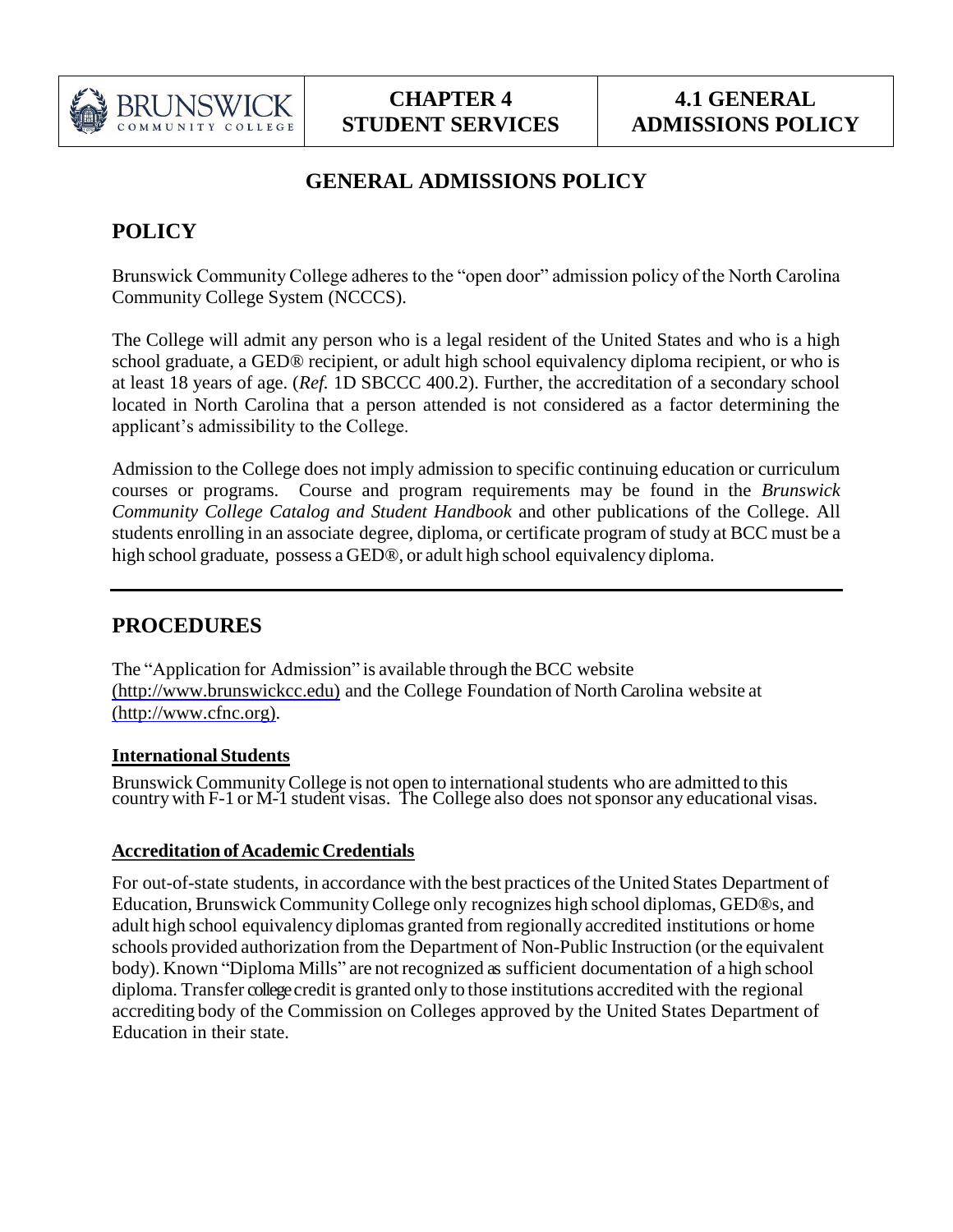

# **Applications & Priority Dates**

To enroll in curriculum-level programs, an "Application for Admission" must be submitted to the College.Admission is guaranteed for all applicants who meet the requirements of the College. To assure placement in appropriate courses, timely registration, and student success, applications and all necessary credentials should be received no later than:

| Fall | pring    | iummer |
|------|----------|--------|
| July | December |        |

## **General Admission Classifications**

In general, there are five classifications of students who may seek admission to the College: Firstyear, Transfer, Career & College Promise, Special Credit (non-degree seeking), and Re-enrolling. Each of these populations have differing requirements for admission.

## A. **First-Year Students**

A first-year student is an individual who has never attended a post-secondary institution after graduation from high school (or the equivalent). Afirst-yearstudent generally does not possess any academic credentials other than a high school diploma, GED®, or adult high school equivalency diploma, unless a higher-level credential was obtained during the course of a concurrent high school enrollment program.

#### B. **Transfer Students**

A transfer student is an individual who has enrolled in a post-secondary institution after graduation from high school (or the equivalent). Transfer students may or may not possess a credential beyond the high school diploma (orthe equivalent), butmayhave creditfromat least one post-secondary institution.

*Note: Students who have completed only continuing education or career credit (or any other non-curriculum credit) are not considered transferstudents, asthe creditsforthese courses are not generally transferable to curriculum-level programs except in certain cases. For more information,see TransferAdmission &Transcript Evaluation.*

## C. **Career & College Promise Students**

Career & College Promise students are current North Carolina public, private, or homeschooled high school students. Special admission procedures are in place for each of the Career & College Promise pathways. Further, students less than 18 years of age are not permitted to enroll in curriculum-level courses or programs of study outside of those approved through the Career & College Promise program until his/her official graduation from high school. See Programs with Additional Admission Requirements for detailed requirements and pathway descriptions.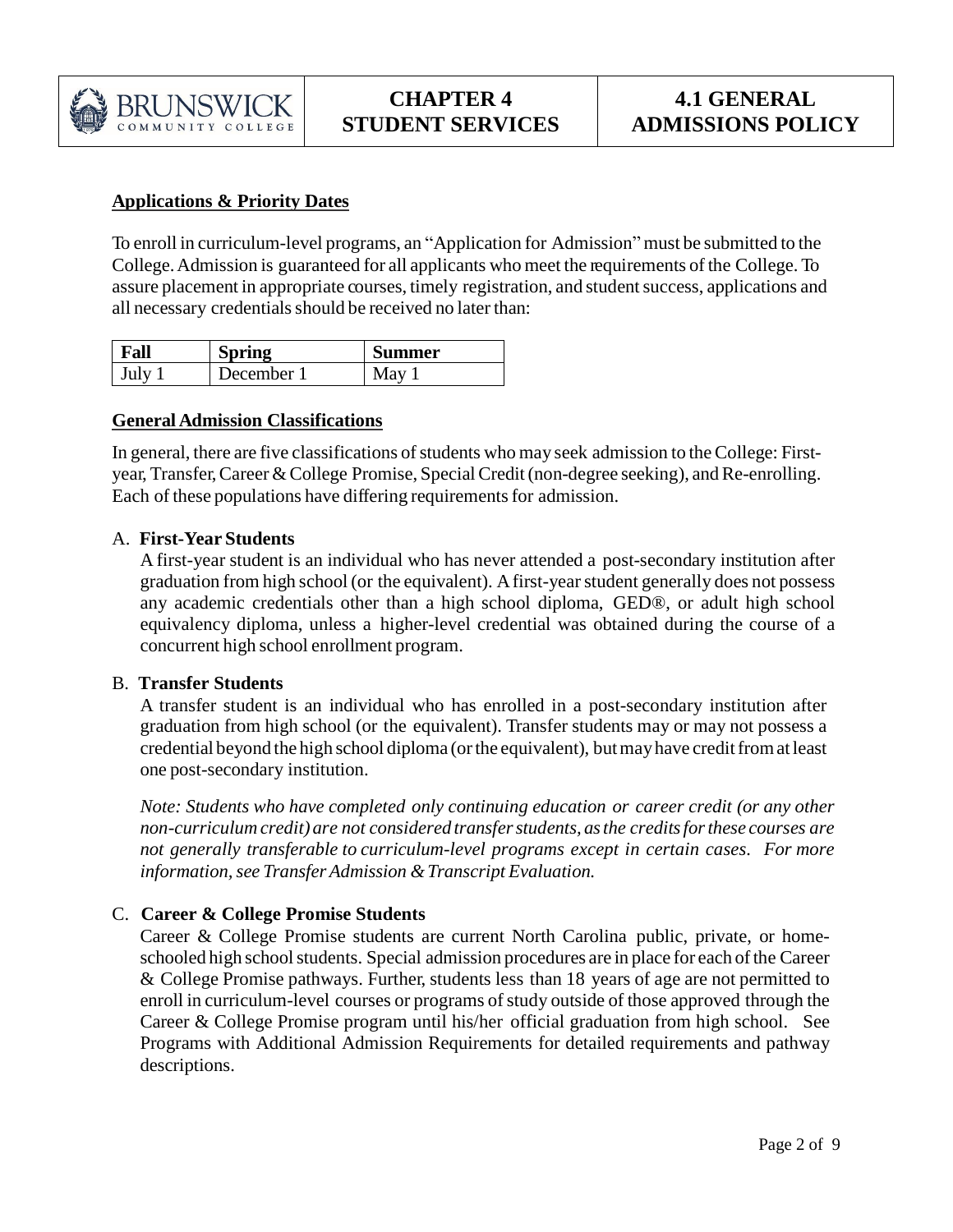

## D. **Special Credit** (Non-Degree Seeking Students)

High school graduates, or anyone 18 years of age or older, who wishes to enroll in a credit course, but does not plan to complete an associate's degree, diploma, or certificate, may be admitted as a special credit student. Special credit students are required to submit a College application, but are not required to meet all of the general admission requirements.

Special Credit students are true non-degree seeking students. This population has no intention of applying for or receiving financial aid, receiving a certificate, degree, or diploma from the College, and/or intends to use coursework completed at BCC for the sole purposes of transferring credit to another institution or gaining admission to a specific program of study at another institution. Additionally, an applicant who does not meet the requirements of specific curriculum programs but does meet the requirements of the "open door" policy shall be considered a Special Credit student.

Special Credit students are required to meet all course pre- and co-requisites. See Requisite Requirements and Waivers. Special Credit students are not eligible for financial aid.

Upon successful completion of 15 credit hours as a Special Credit student, the student is required to meet with an Admissions or Academic Support representative to update the program of study to degree-seeking. *Exceptions must be approved by the Vice President of Academic and Student Affairs.*

## E. **Re-Enrolling Students (Re-admission)**

Any student who has ever been granted admission to BCC (even as a high school student) is considered a re-enrolling student.

Any student who has been separated from the College for more than two semesters must complete a new Admission Application. If a change in programofstudy is necessary and/orthe student has a gap in enrollment greater than two consecutive semesters (excluding summer semester), the student will be assigned to the current catalog as of his/her re-enrollment.

Students who have withdrawn while on financial aid suspension or who have been suspended for academic deficiencies must reapply and gain the written approval for readmission from the Associate Vice President of Student Affairs. To promote the student's success, the College may recommend measures such as initial re-enrollment course load restrictions, etc.

*Students who have been suspended for conduct or disciplinary reasons mustreapply through the Associate Vice President of Student Affairs.* 

## **Application Records Retention**

Upon application, all documents received (application, transcripts, letters, etc.) are imaged and stored in the student's permanent electronic record. After imaging, all paper documents are stored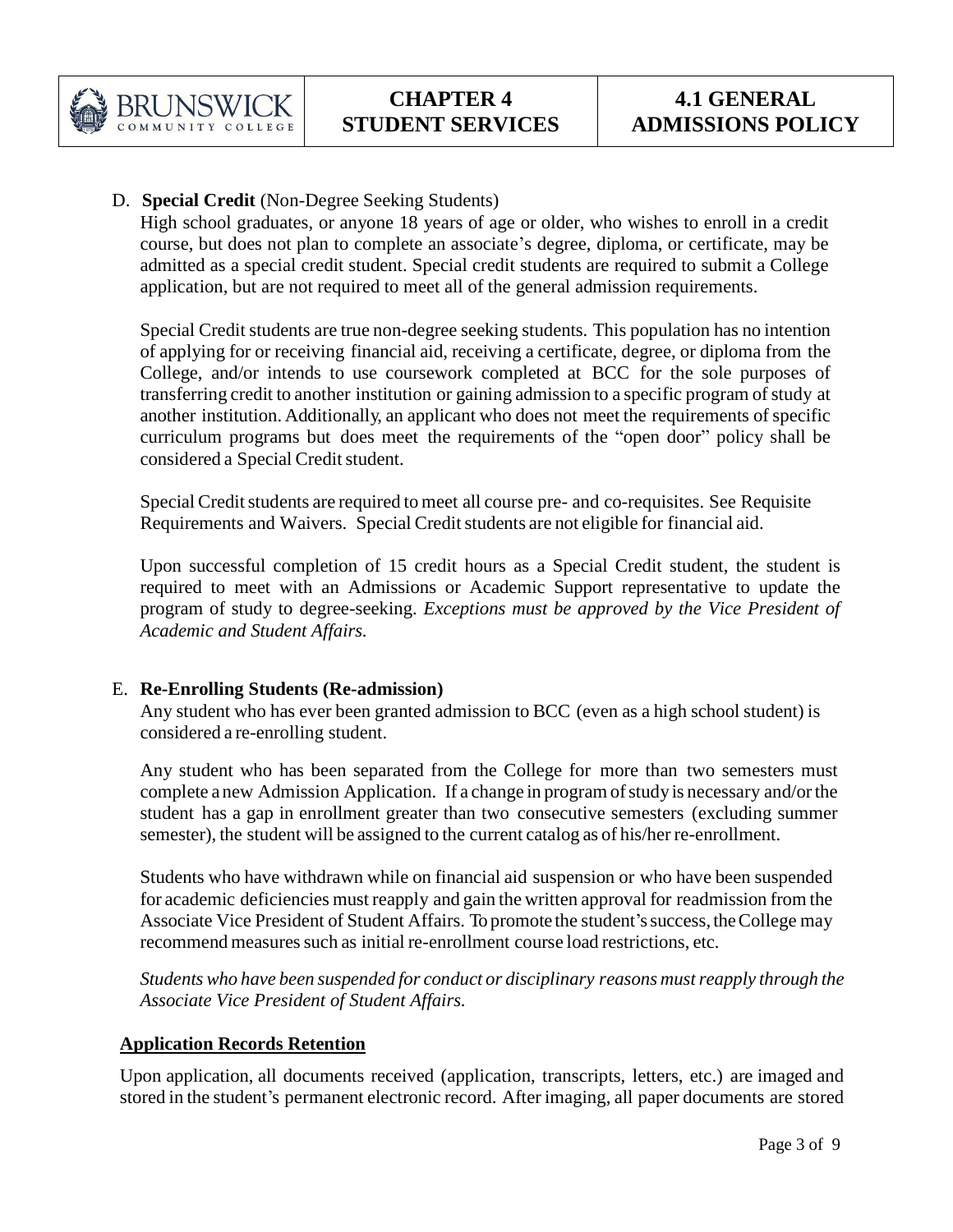

in secure storage areas within the Records & Enrollment Services Department until they have reached their retention period and then shredded in accordance with the College's **Electronic Records Retention Policy**.

#### **Application Process**

Students should take the following steps to complete their application:

- A. All students are required to submit an Admission Application. *Re-enrolling studentswho have been separated from the College for more than two consecutive semesters (excluding summer semester) must reapply for admission.*
- B. First-year and Transfer students must submit an official copy of their final high school transcript (showing a confirmed graduation date), or GED®/adult high school equivalency diploma.
- C. All students must submit official copies of all post-secondary transcripts, if applicable. Transcripts are only necessary for Special Credit students to demonstrate pre- and/or corequisites for the specific course(s) that the student intends to enroll, unless the requisite requirement is waived. *Note: Pursuant to federal law, once submitted, all original documents of academic credentials are the property of the College and will not be released back to the student for any reason. FAXED TRANSCRIPTS ARE NOT ACCEPTABLE.* For more information, see Requisite Requirements  $&$  Waivers.
- D. Complete Assessment Inventories (if applicable). For more information, see the College Readiness Assessment Policy.

#### **Additional Admission Considerations**

Additional populations may be admitted to the College subject to the conditions listed below:

#### A. **Applicants with Felony Convictions**

While not precluded from admission to the College or particular program of study, applicants with felony convictions should be aware that local, state, and federal laws may prohibit the applicant's ability to possess and discharge a firearm, enter childcare and healthcare facilities, etc. which may drastically impact one's ability to successfully complete specific courses and/or programs. Additionally, it should be noted that minors are present at the Supply campus throughout the day at Brunswick Early College High School.

#### B. **Applicants with prior suspension or expulsion from higher education institutions**

Brunswick Community College reserves the right to refuse admission to any applicant who has been suspended or expelled for disciplinary reasons from another educational institution. Additionally, the College reserves the right to refuse admission to any applicant who poses an articulable, imminent, and significant threat to others. Such applicants will be evaluated on a case-by-case basis.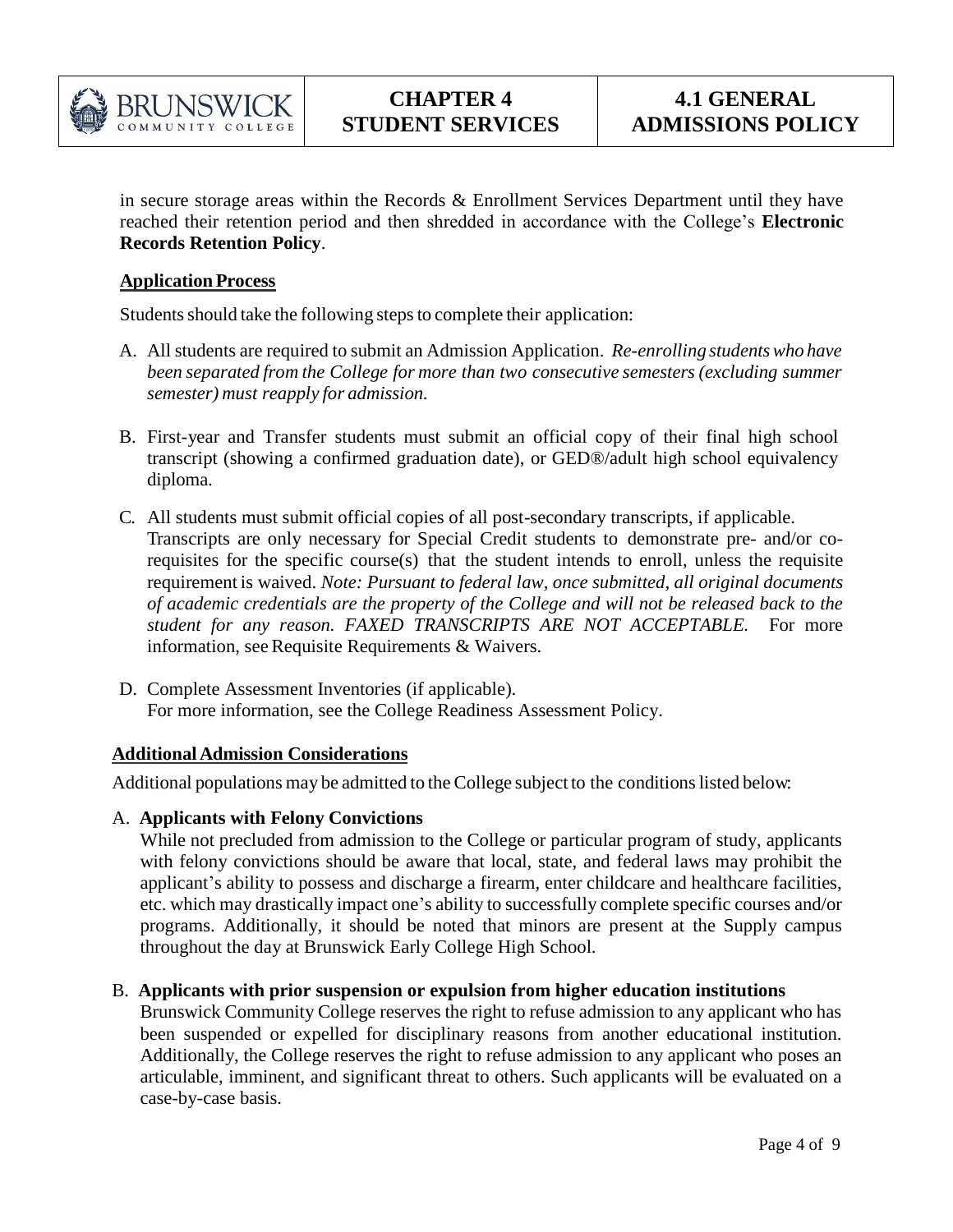

## C. **Admission of persons under 18 years of age.**

Aminormay be admitted totheCollege underthe following conditions:

- 1. A minor between the ages of 16 and 18 years who is not currently enrolled in a public or private educational agency may be admitted to a Foundational Studies (Basic Skills) or Continuing Education program if the educational agency determines that admission to such programs is the best educational option for the student. Individuals may seek enrollment on a semester-by-semester basis by obtaining proper authorization from their current high school administrator, the College President, and parent/guardian.
- 2. A person who is under 18 years of age and who is currently enrolled in a public or private educational agency may be admitted to the College under the conditions set forth in the General Statutes and the State Board of Community Colleges Code, employing procedures consistent with guidelines from the State Board of Community Colleges and the NCCCS.
- 3. For more information, see Career & College Promise.

## D. **Admission of Undocumented Immigrants**

A person who is an undocumented immigrant may be admitted to the College as permitted by State Law and the State Board of Community Colleges Code. Employing procedures are consistent with guidelines from the State Board of Community Colleges/NCCCS if he/she is a graduate of a United States high school, pays out-of-state tuition, and does not displace a North Carolina or United States citizen.

Aperson who is an undocumented immigrant (anyone who is not lawfully present in the United States) may be admitted to the College as permitted by State Law and the State Board of Community Colleges Code, employing procedures consistent with guidelines from the NC Community Colleges System Office and federal immigration classifications. Undocumented immigrants may be admitted if he/she attended and graduated from a United States public high school, private high school, or home school that operates in compliance with State or local law.

In addition, an undocumented immigrant who is admitted to the College must comply with all federal and state laws concerning financial aid and be charged out-of-state tuition, whether or not the student resides in North Carolina. Undocumented immigrants should also be aware that admission to a specific program of study may be prohibited due to federal law which prohibits states from granting professional licenses to undocumented immigrants. Finally, students lawfully present in the United States shall have priority over any undocumented immigrant in any class or program of study when capacity limitations exist.

# E. **Admission of Students with Deferred Action for Childhood Arrivals (DACA)**

The U.S. Department of Homeland Security has given guidance and the State Board of Community Colleges has adopted the following concerning students with DACA classification: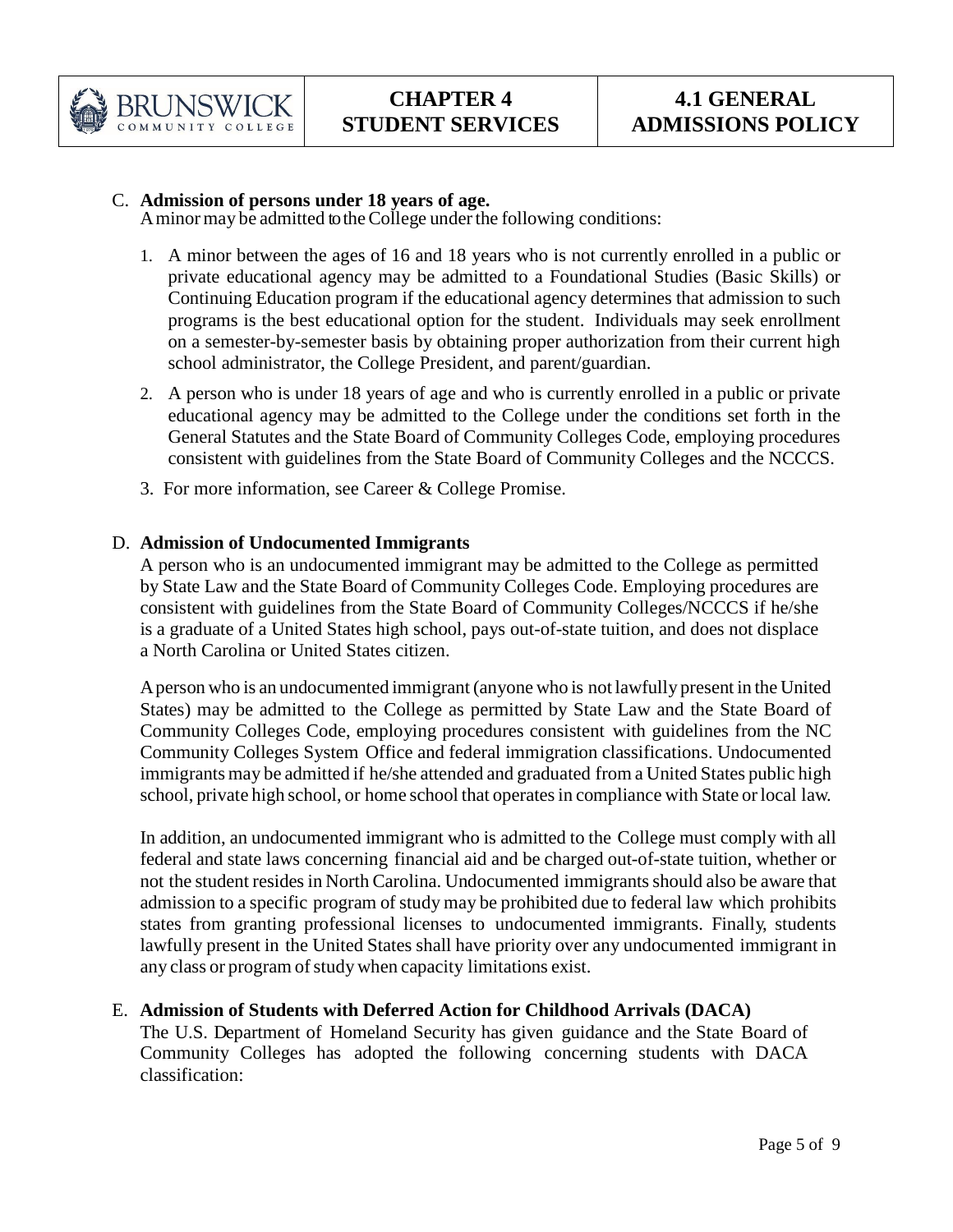

- 1. Individuals who came to the United States under the age of 16, were present in the United States on June 15, 2012, and are presently under the age of 30;
- 2. Individuals who have continuously resided in the United States for at least five years prior to June 15, 2012;
- 3. Individuals who are currently in school, have graduated from high school, or are an honorably discharged veteran;
- 4. Individuals who have not been convicted of any serious criminal offense;
- 5. Individuals who do not pose a threat to national security or pose a threat to public safety.

## **Programs with Additional Admission Requirements**

## A. **Basic Law Enforcement Training (BLET)**

The BLET curriculum is a limited admission program, and is generally offered two times a year at the Leland Center. Interested applicants must submit the following forms and meet the following requirements:

- 1. Submit an Admissions Application
- 2. Submit a medical examination release from a physician licensed to practice in North Carolina.
- 3. Submit a sponsorship letter.
- 4. Submit a copy of an official final high school transcript (showing actual graduation date), a GED®, orAdult High School Equivalency Diploma.
- 5. Submit a background check covering the period beginning with his/her 18th birthday until the time of admission from the Clerk of Superior Court of the applicant's county of residence.
- 6. Be at least 20 years of age.
- 7. Place out of or satisfactorily complete (with a grade of "C" or better) DRE-097 Integrated Reading & Writing II, or equivalent, prior to enrollment in the program via the reading placement test (regardless of previous college-level English credit).
- 8. Have no felony or Misdemeanor B convictions.
- 9. Interview with and gain the approval of the Director of the BLET program to enter the program of study.

## B. **Nursing and Allied Health Programs**

In addition to meeting the College entrance requirements, students applying for admission to Nursing and Allied Health programs must meet program specific requirements. Space is limited, and selection criteria vary for individual programs. Competitive admission programs include Associate Degree Nursing, Practical Nursing, and Phlebotomy.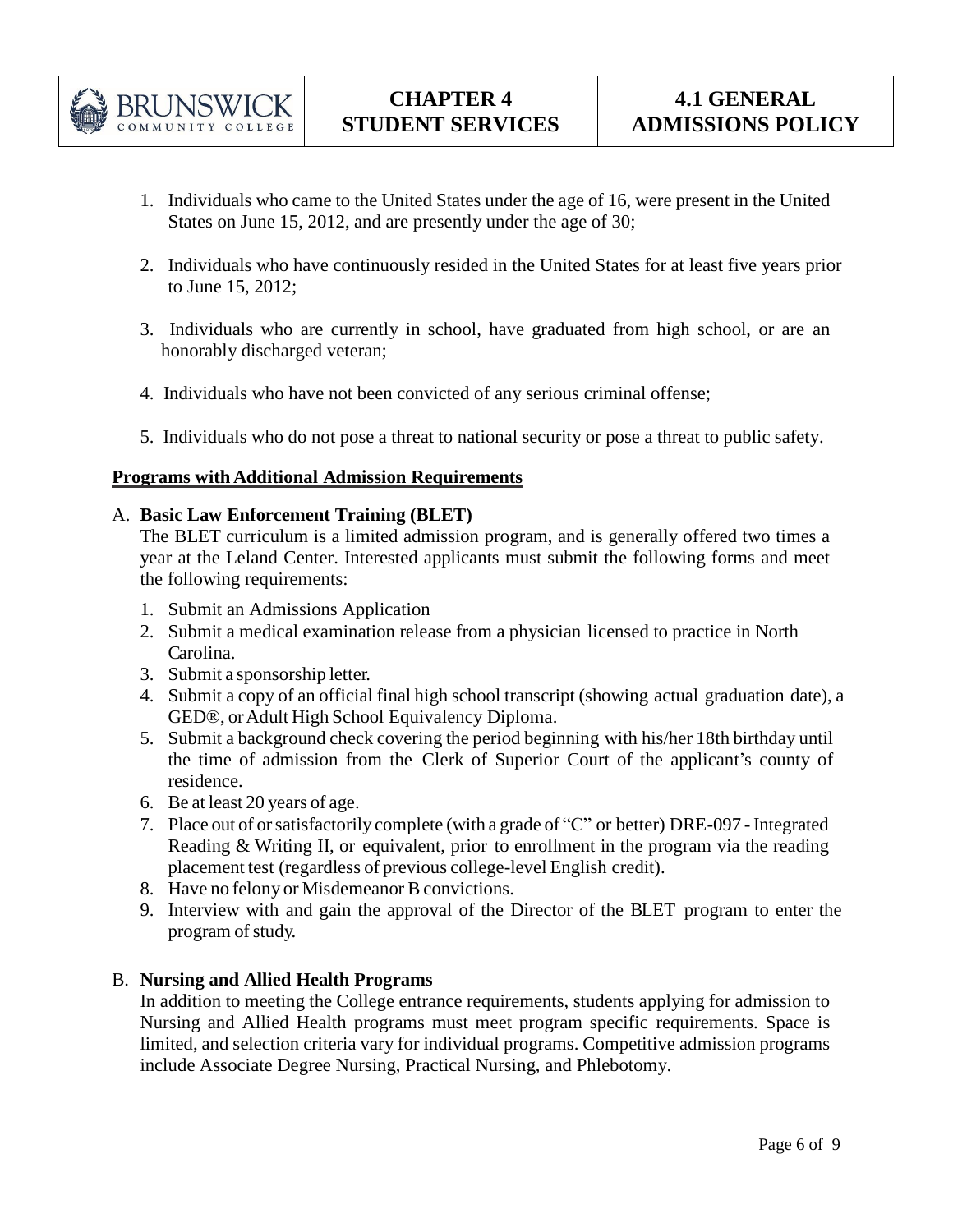

# C. **Career & College Promise**

(Admission of Persons Under 18 Years of Age)

Career and College Promise provides seamless dual-enrollment educational opportunities for eligible North Carolina high school students to accelerate completion of college certificates, diplomas, and associate degrees which may lead to college transfer or provide entry-level job skills.The following options are available at Brunswick CommunityCollege:

# 1. **Career andTechnical Education Pathways**

These options provide courses leading to a certificate, diploma, or degree in technical programs. Students must meet academic standards set by the State Board of Community Colleges.

# 2. **College Transfer Pathways**

College transfer pathways provide core courses required for transfer to a four-year institution in the UNC-system. Students must be high school juniors or seniors and meet academic standards set by the State Board of Community Colleges.

# 3. **Cooperative Innovative High School Pathway**

Brunswick County Schools and BCC have established the Brunswick County Early College High School (BCECHS), a cooperative innovative program. Selected students who are admitted to the BCECHS are concurrently enrolled in high school and college courses as early as the ninth grade.

*For additional information about Career and Technical Education Pathways or College Transfer, contact the Center for Advanced Studies at 910.755.7355. For additional information about the Cooperative Innovative High School Pathway (BCECHS), contact 910.754.8565.*

# **StateAuthorization for Out-of-State Students taking Distance Learning Classes**

In compliance with United States Department of Education policy, the College will comply with the standards of state authorization which afford students residing outside of North Carolina the opportunity to enroll in courses and programs at BCC. If you are an out-of-state student who intends to complete a course while also residing outside of North Carolina, contact Distance Learning at *[brunsdl@brunswickcc.edu](mailto:brunsdl@brunswickcc.edu)* for further information to ensure that the appropriate state authorization is in place for your state.

# **Transfer Admission and Transcript Evaluation**

Transfer applicants are admitted under the General Admissions Policy. Upon admission to the College, transfer credit is evaluated and awarded to the student's permanent record, and notification of transfer credit shall be made available to the student electronically or in writing no later than the end of the first semester of enrollment. Transfer applicants must submit official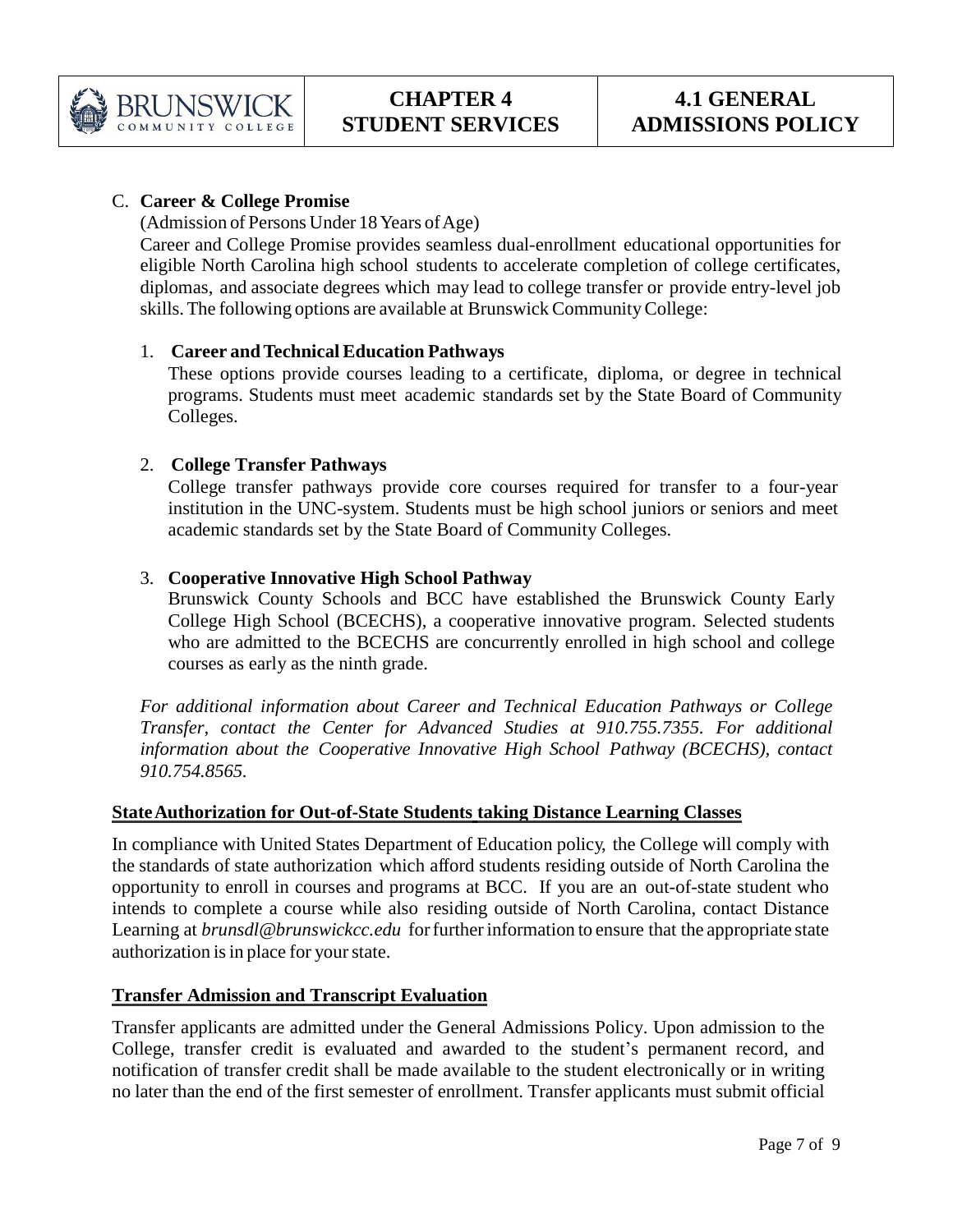

transcripts of courses completed at all institutions of higher education they have previously attended.

For course(s) to be accepted as transfer credit, the following criteria must be met:

- The course(s) being transferred must be from another regionally accredited institution.
- The course(s) must have been completed with the letter grade of " $C$ " or better.
- The course(s) must be greater than or equal to the number of semester hours (or converted quarter hours) of the corresponding BCC course, and be equivalent to an active course in the BCC catalog and/or NCCCS Common Course Library.
- The course(s) must be equivalent to required and elective courses in the program of study for which the applicant seeks admission.

Transfer credit is not awarded for nationally accredited institutions (or other non-regional accrediting bodies), nor for any coursework which does not meet the criteria outlined above.

Students are awarded advanced standing based upon their performance in Advanced Placement (AP) examinations, the College-Level Examination Program (CLEP), institutional proficiency exams, High Level International Baccalaureate (IB) examinations, and/or High School to Community College Articulation Agreement coursework (Career Pathways). Credit is not awarded based on experiential learning.

Most programs require a student to complete an Academic Related (ACA) course. Due to the state's Comprehensive Articulation Agreement, students seeking to transfer to a four-year College or University must complete (or have already completed) the same or content equivalent academic related course. Exceptions to any part of this policy must be approved by the Vice President of Academic and StudentAffairs.

## **Refusal to Admit**

The College may refuse admission to any applicant if it is necessary to protect the safety of the applicant or other individuals. When the College determines that there is an articulable, imminent, and significant threat, the College will document the following:

- 1. Detailed facts supporting the rationale for denying admission;
- 2. The time period within which the refusal to admit shall be applicable and the supporting rationale for the designated time period; and
- 3. The conditions upon which the applicant that is refused would be eligible to be admitted.

Per state authorization, admission may be refused to any applicant who is not a North Carolina resident, who seeks enrollment in any distance education course only if that applicant resides in a state where the College is not authorized to provide distance education in that state.